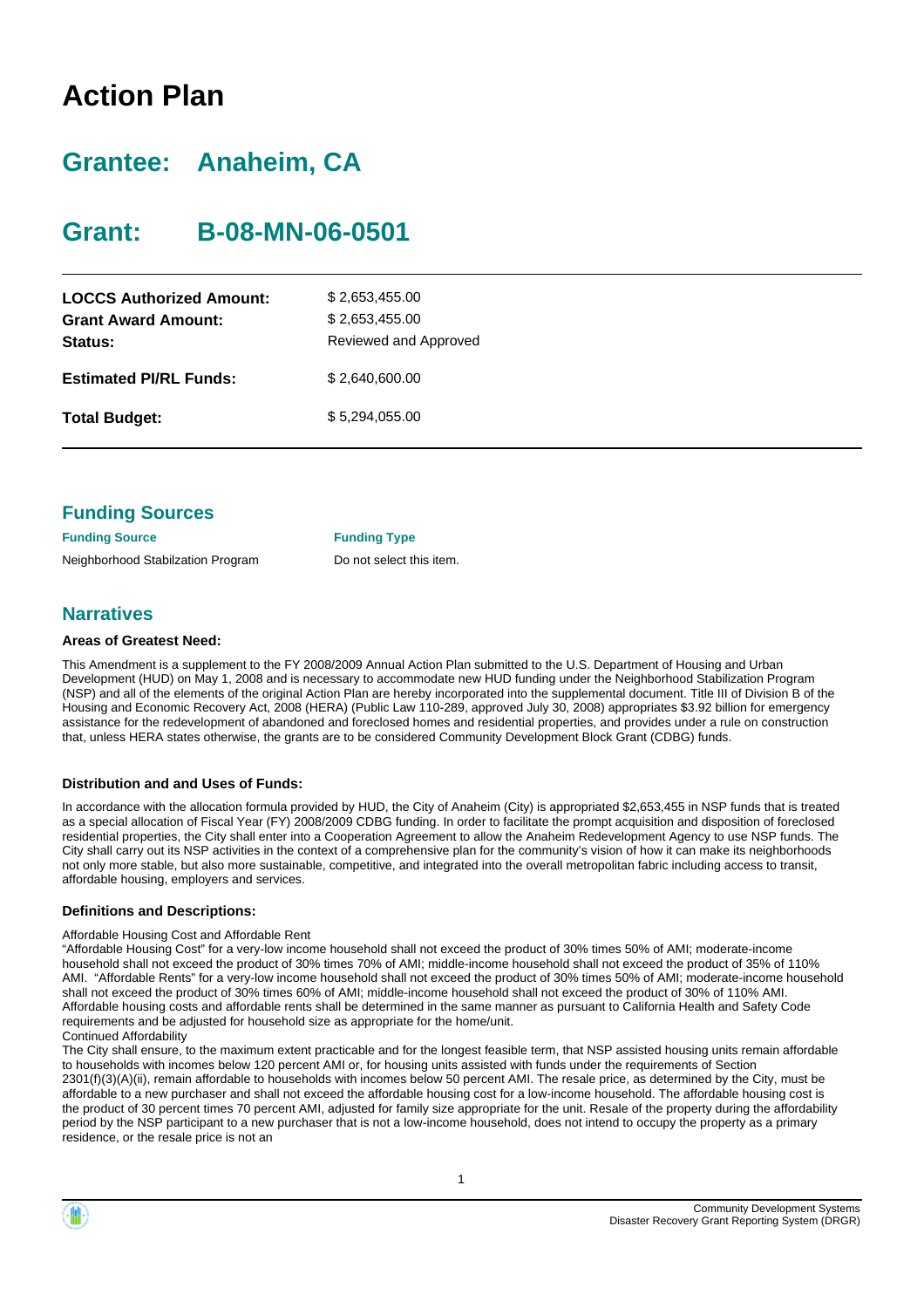affordable price, the City shall recapture the entire amount of the NSP loan, including principal, accrued interest and other applicable loan charges. During the affordability period, should participant transfer the property title, not occupy the property as a primary residence or not comply with any portion of the loan agreement, the City shall recapture the entire amount of the NSP loan, including principal, accrued interest and other applicable loan charges. Continued affordability will be ensured for the entire period of affordability through monitoring, following the specific HOME monitoring requirements as defined in 24 CFR Part 92.

Housing Rehabilitation Standards

The City will ensure that all rehabilitation of residential properties utilizing NSP funds comply with applicable laws, codes and other requirements relating to housing safety, quality, and habitability, in order to sell, rent, or redevelop such homes and properties. Blighted Structure

The City defines a "Blighted Structures" in accordance with Section 33031(a) of the California Health and Safety Code: 33031(a) This subdivision describes physical conditions that cause blight: (1) Buildings in which it is unsafe or unhealthy for persons to live or work. These conditions may be caused by serious building code violations, serious dilapidation and deterioration caused by long-term neglect, construction that is vulnerable to serious damage from seismic or geologic hazards, and faulty or inadequate water or sewer utilities. (2) Conditions that prevent or substantially hinder the viable use or capacity of buildings or lots. These conditions may be caused by buildings of substandard, defective, or obsolete design or construction given the present general plan, zoning, or other development standards. (3) Adjacent or nearby incompatible land uses that prevent the development of those parcels or other portions of the project area. (4) The existence of subdivided lots that are in multiple ownership and whose physical development has been impaired by their irregular shapes and inadequate sizes, given present general plan and zoning standards and present market conditions.

#### **Low Income Targeting:**

At least 25 percent or \$663,359 of the City's NSP funding must benefit very-low income households. The City intends to provide homebuyer down payment assistance and/or acquisition, rehabilitation or rental of foreclosed or abandoned residential properties to households that meet the NSP income requirements.

#### **Acquisition and Relocation:**

The NSP activities that the City of Anahiem will undertake involve homebuyer down payment assistance, acquisition, rehabilitation, and/or rental of foreclosed or abandoned residential properties. The City will conduct an inspection of the property and require the correction of all city code violations and Housing Quality Standards (HQS) prior to sale or occupancy of the property. The rehabilitated home/unit will then be made available to first-time homebuyers or renters on a first-come, first serve basis, with preference given to households currently residing or employed in Anaheim.

The City will commence the acquisition and rehabilitation activity upon the release and authorization of NSP funds. All initial NSP funds for this activity will be committed within the statutory 18-month period, as set forth in Section 2301(c) (1) of HERA. The number of NSP affordable housing units that the City will make available to income eligible households will be subject to market conditions at the time of acquisition and rehabilitation. The City estimates that up to four NSP eligible housing units will be made available to very-low income households and 17 units to moderate- and middle-income households. The City does not anticipate undertaking any conversion or demolition activities of blighted structures.

#### **Public Comment:**

To date the City of Anaheim has not received any public comment on its proposed or implemented use of NSP funds. The amendment is posted to the City's website pursuant to NSP requirements.

# **Project Summary**

| Project#             | <b>Project Title</b>            | <b>Grantee Activity #</b>     | <b>Activity Title</b>          |
|----------------------|---------------------------------|-------------------------------|--------------------------------|
| 9999                 | <b>Restricted Balance</b>       | No activities in this project |                                |
| NSP-01 LMMH 25% Set- | Very low-income Acquisition 25% | NSP-01 LH-25% Set-Aside       | Acquisition, LH-25%            |
| NSP-13 Downpayment   | NSP-13 Downpayment Assistance   | <b>NSP-13</b>                 | Down-Payment Assistance        |
| NSP-14 25% Set-Aside | Very low-income Rehabilitation  | <b>NSP-02</b>                 | <b>Disposition</b>             |
|                      |                                 | NSP-14 25% Set-Aside          | Very low-income Rehabilitation |
|                      |                                 | <b>NSP-14G</b>                | Acquisition by City            |
| NSP-21AA             | <b>NSP Administration</b>       | NSP-21AA                      | <b>Project Administration</b>  |



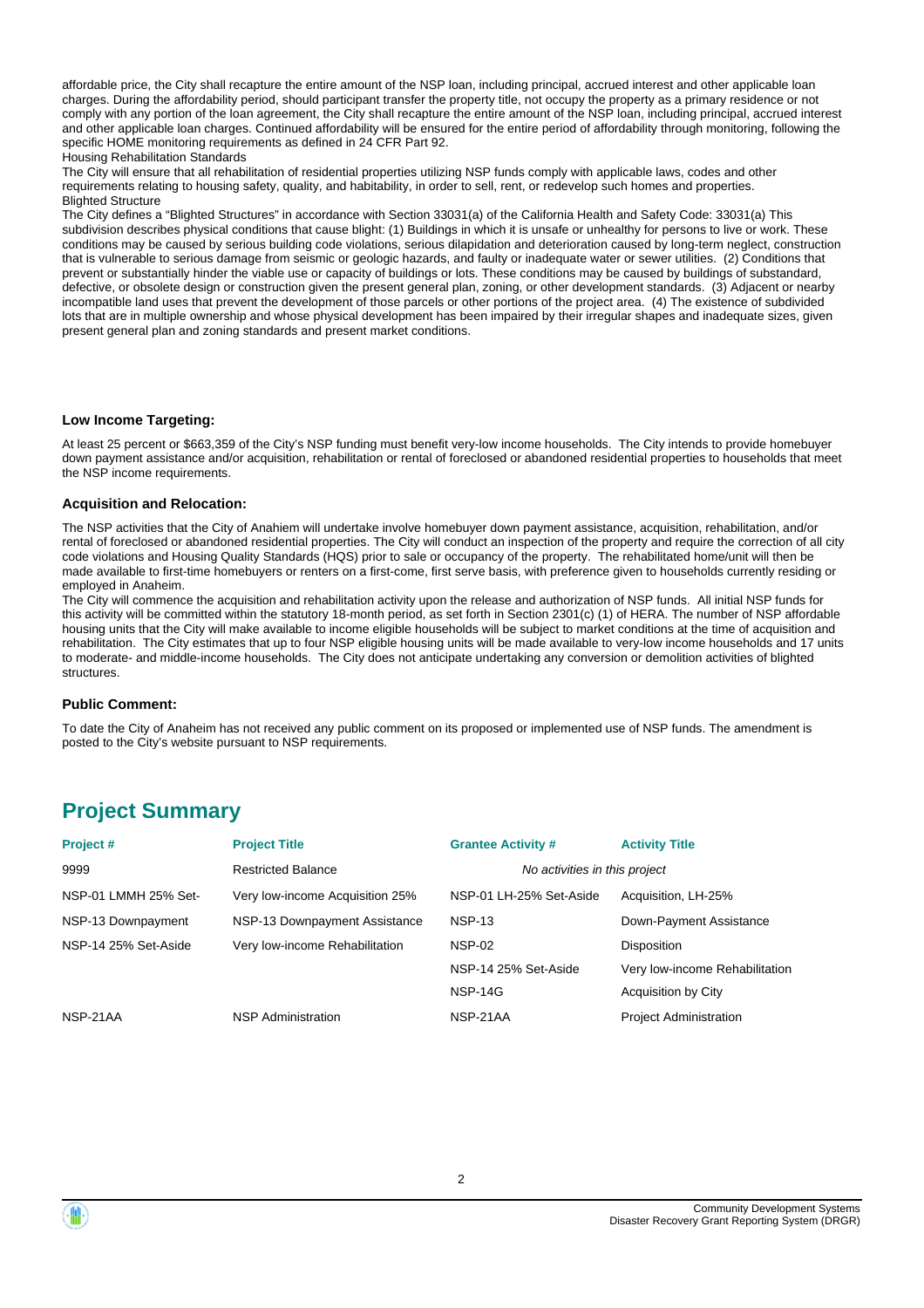# **Activities**

# **Project # / Title: NSP-01 LMMH 25% Set-Aside / Very low-income Acquisition**

| <b>Grantee Activity Number:</b><br><b>Activity Title:</b>                                   | NSP-01 LH-25% Set-Aside<br><b>Acquisition, LH-25%</b> |                                                       |              |          |
|---------------------------------------------------------------------------------------------|-------------------------------------------------------|-------------------------------------------------------|--------------|----------|
| <b>Activity Type:</b>                                                                       |                                                       | <b>Activity Status:</b>                               |              |          |
| Acquisition - general                                                                       |                                                       | Under Way                                             |              |          |
| <b>Project Number:</b>                                                                      |                                                       | <b>Project Title:</b>                                 |              |          |
| NSP-01 LMMH 25% Set-Aside                                                                   | Very low-income Acquisition 25% Set-aside             |                                                       |              |          |
| <b>Projected Start Date:</b>                                                                |                                                       | <b>Projected End Date:</b>                            |              |          |
| 01/02/2009                                                                                  |                                                       | 07/30/2013                                            |              |          |
| <b>Project Draw Block by HUD:</b><br>Not Blocked                                            |                                                       | Project Draw Block Date by HUD:                       |              |          |
| <b>Activity Draw Block by HUD:</b><br>Not Blocked                                           |                                                       | <b>Activity Draw Block Date by HUD:</b>               |              |          |
| <b>Block Drawdown By Grantee:</b>                                                           |                                                       |                                                       |              |          |
| Not Blocked                                                                                 |                                                       | <b>Total Budget:</b>                                  | \$502,325.00 |          |
| <b>National Objective:</b><br>LH25: Funds targeted for housing for households whose incomes |                                                       | <b>Most Impacted and</b><br><b>Distressed Budget:</b> | \$0.00       |          |
| are at or under 50% Area Median Income.                                                     |                                                       | <b>Other Funds:</b>                                   | \$0.00       |          |
|                                                                                             |                                                       | <b>Total Funds:</b>                                   | \$502,325.00 |          |
| <b>Benefit Report Type:</b><br>Direct (Households)                                          |                                                       |                                                       |              |          |
| <b>Proposed Beneficiaries</b>                                                               | <b>Total</b>                                          | Low                                                   | <b>Mod</b>   | Low/Mod% |
| # of Households                                                                             | 4                                                     | 4                                                     |              | 100.00   |
| <b>Proposed Accomplishments</b>                                                             |                                                       | <b>Total</b>                                          |              |          |
| # of Housing Units                                                                          |                                                       | 4                                                     |              |          |
| # of Properties                                                                             |                                                       | 1                                                     |              |          |
| Activity is being carried out by Grantee:<br>No                                             |                                                       | Activity is being carried out through:                |              |          |
| <b>Organization carrying out Activity:</b><br>City of Anahiem                               |                                                       |                                                       |              |          |

# **Proposed budgets for organizations carrying out Activity:**

#### **Responsible Organization COVID-10 COVID-10 Organization Type Proposed Budget**

City of Anahiem \$506,400.00

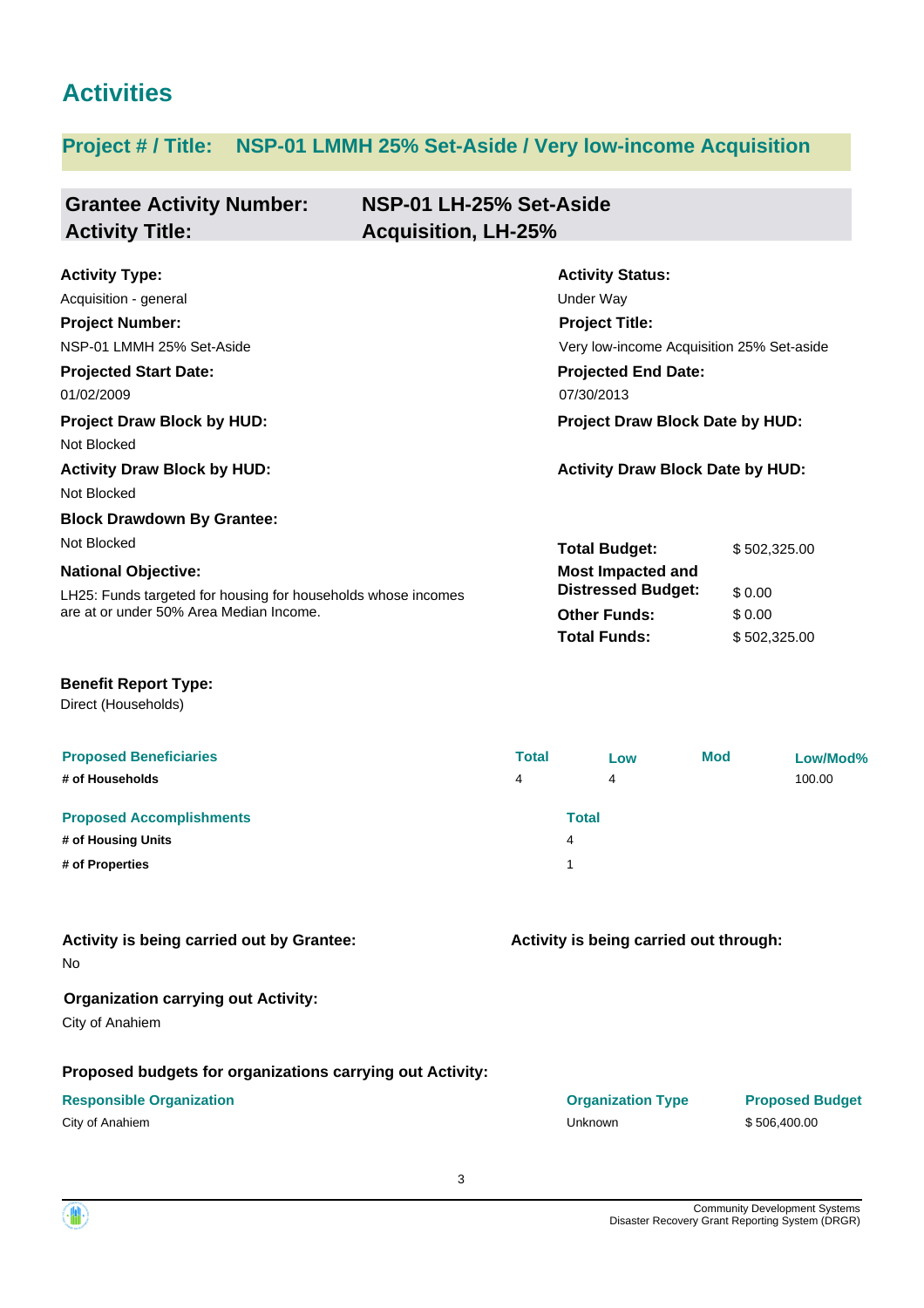#### **Location Description:**

833 South Dakota, Anaheim California

#### **Activity Description:**

Affordable housing for verry low-income families The City will purchase and rehabilitate a NSP eligible multi-family property for rental to benefit very-low income households.

Purchase price must satisfy the statutory 1 percent discount off of fair market value.

Purchase and rehabilitation cost will be paid with NSP funds. Additional sources of funds may be used, as needed.

City will transfer NSP rental property to the Anaheim Housing Authority by means of a Cooperation Agreement and Grant Deed.

Housing Authority will select income eligible households from its affordable housing and Section 8 waiting list to occupy the property's 4 rental units.

Authority will implement the applicable rent rate, per unit.

City has a Revitalization Agreement with Related Companies of California: Authority will execute an agreement with Related to temporarily manage and operate the property. Authority will then execute an Affordable Housing Agreement to rehabilitate and provide affordable housing, and enter into a 55-year ground lease with Related.

**Environmental Assessment:** COMPLETED

**Environmental Reviews:** None

# **Project # / Title: NSP-13 Downpayment Assistance / NSP-13 Downpayment**

| <b>NSP-13</b>                                        |                                 |
|------------------------------------------------------|---------------------------------|
|                                                      | <b>Down-Payment Assistance</b>  |
|                                                      |                                 |
|                                                      | <b>Activity Status:</b>         |
| Homeownership Assistance to low- and moderate-income | <b>Under Way</b>                |
|                                                      | <b>Project Title:</b>           |
|                                                      | NSP-13 Downpayment Assistance   |
|                                                      | <b>Projected End Date:</b>      |
|                                                      | 07/30/2013                      |
|                                                      | Project Draw Block Date by HUD: |
|                                                      |                                 |
|                                                      |                                 |

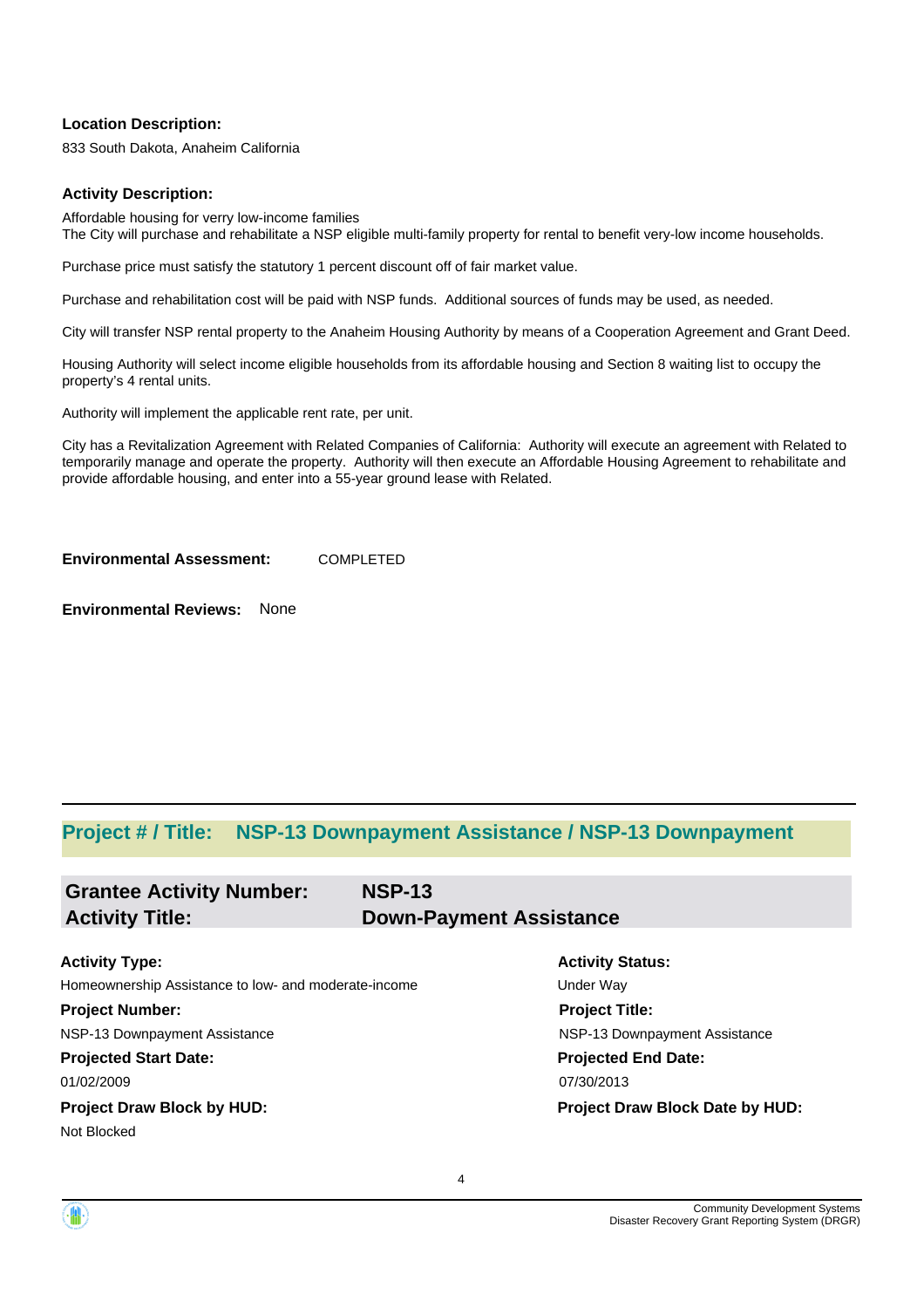| <b>Activity Draw Block by HUD:</b>                           | <b>Activity Draw Block Date by HUD:</b> |                |  |
|--------------------------------------------------------------|-----------------------------------------|----------------|--|
| Not Blocked                                                  |                                         |                |  |
| <b>Block Drawdown By Grantee:</b>                            |                                         |                |  |
| Not Blocked                                                  | <b>Total Budget:</b>                    | \$1,725,225.00 |  |
| <b>National Objective:</b>                                   | <b>Most Impacted and</b>                |                |  |
| LMMI: Low, Moderate and Middle Income National Objective for | <b>Distressed Budget:</b>               | \$0.00         |  |
| NSP Only                                                     | <b>Other Funds:</b>                     | \$0.00         |  |
|                                                              | <b>Total Funds:</b>                     | \$1,725,225.00 |  |
|                                                              |                                         |                |  |
| Bought Bought Trues                                          |                                         |                |  |

#### **Benefit Report Type:**

Direct (Households)

| <b>Proposed Beneficiaries</b>   | <b>Total</b> |              | Low | Mod | Low/Mod% |
|---------------------------------|--------------|--------------|-----|-----|----------|
| # Owner Households              | 19           |              | 5   | 14  | 100.00   |
| # of Households                 | 19           |              | 5   | 14  | 100.00   |
| <b>Proposed Accomplishments</b> |              | <b>Total</b> |     |     |          |
| # of Multifamily Units          |              | 19           |     |     |          |
| # of Housing Units              |              | 19           |     |     |          |

**Activity is being carried out by Grantee:**

# **Activity is being carried out through:**

No

### **Organization carrying out Activity:**

City of Anaheim

# **Proposed budgets for organizations carrying out Activity:**

| <b>Responsible Organization</b>          | <b>Organization Type</b> | <b>Proposed Budget</b> |
|------------------------------------------|--------------------------|------------------------|
| City of Anaheim                          | Unknown                  | \$1,725,225.00         |
| <b>Funding Source Name</b>               | <b>Matching Funds</b>    | <b>Funding Amount</b>  |
| <b>Neighborhood Stabilzation Program</b> | No                       | \$ 0.00                |

### **Location Description:**

NSP eligible areas throught the City of Anaheim

#### **Activity Description:**

Homeownership assistance to low- and moderate-income households.

City will issue to each eligible homebuyer a loan commitment in the form of a NSP Homebuyer Voucher which shall be valid for a period of 60 days.

Homebuyer must obtain a mortgage loan from a primary lender who agrees to comply with the bank regulators' guidance prohibiting non-traditional mortgages.

Homebuyer shall provide a minimum cash down payment equal to 3% of the purchase price of the home from personal resources.

NSP assistance is provided in the form a subordinate mortgage loan. The loan is intended to bridge the financing "gap" between the primary mortgage loan a homebuyer can qualify for and the purchase price of the home. The City will provide assistance up to a maximum of \$125,000 for lower-income households and \$100,000 for moderate-income households, excluding rehabilitation assistance.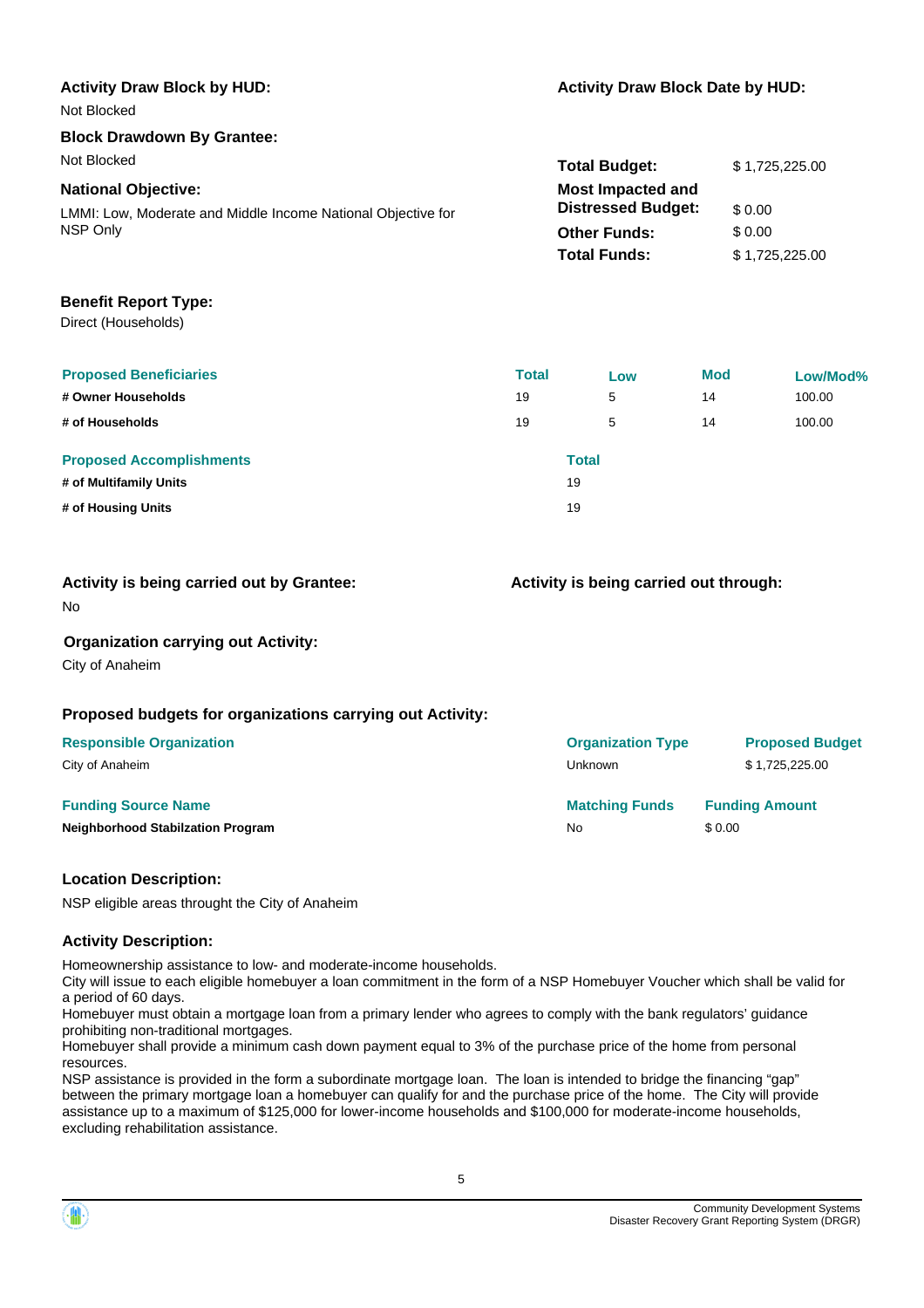Loan is deferred for a period of 30 years, after which principal and accrued interest is due and payable. Interest accrues at 3 percent, simple interest per annum.

Homebuyer shall occupy the home as a primary residence while loan is outstanding.

Loan is assumable by another eligible household, at the sole discretion of the City.

Resale Control: NSP requires an affordability period for the resale of the home. The affordability period shall match the loan term (30 years). During such period, the homebuyer shall sell the home at an affordable price to another eligible household whose income level, adjusted by household size, is equal to or less than the homebuyer's original income level. Should the homebuyer decide to sell the home at a price that exceeds the affordable sales price and/or to a party that is not an income eligible household, the homebuyer shall repay to the City the full loan amount; including principal, accrued interest and any applicable loan charges.

The property resale price will be based on the State Housing and Community Development affordable housing guidelines as defined in the Health and Safety Code Sections 50052.5(b)(2), 50052.5(b)(3) and 50052.5(b)(3).

**Environmental Assessment:** UNDERWAY

**Environmental Reviews:** None

# **Project # / Title: NSP-14 25% Set-Aside / Very low-income Rehabilitation**

| <b>Grantee Activity Number:</b><br><b>Activity Title:</b>    | <b>NSP-02</b><br><b>Disposition</b> |                                         |        |  |
|--------------------------------------------------------------|-------------------------------------|-----------------------------------------|--------|--|
|                                                              |                                     |                                         |        |  |
| <b>Activity Type:</b>                                        |                                     | <b>Activity Status:</b>                 |        |  |
| Disposition                                                  |                                     | Cancelled                               |        |  |
| <b>Project Number:</b>                                       |                                     | <b>Project Title:</b>                   |        |  |
| NSP-14 25% Set-Aside                                         |                                     | Very low-income Rehabilitation          |        |  |
| <b>Projected Start Date:</b>                                 |                                     | <b>Projected End Date:</b>              |        |  |
| 01/02/2009                                                   |                                     | 05/31/2010                              |        |  |
| <b>Project Draw Block by HUD:</b>                            |                                     | Project Draw Block Date by HUD:         |        |  |
| Not Blocked                                                  |                                     |                                         |        |  |
| <b>Activity Draw Block by HUD:</b>                           |                                     | <b>Activity Draw Block Date by HUD:</b> |        |  |
| Not Blocked                                                  |                                     |                                         |        |  |
| <b>Block Drawdown By Grantee:</b>                            |                                     |                                         |        |  |
| Not Blocked                                                  |                                     | <b>Total Budget:</b>                    | \$0.00 |  |
| <b>National Objective:</b>                                   |                                     | <b>Most Impacted and</b>                |        |  |
| LMMI: Low, Moderate and Middle Income National Objective for |                                     | <b>Distressed Budget:</b>               | \$0.00 |  |
| NSP Only                                                     |                                     | <b>Other Funds:</b>                     | \$0.00 |  |
|                                                              |                                     | <b>Total Funds:</b>                     | \$0.00 |  |

**Benefit Report Type:**

NA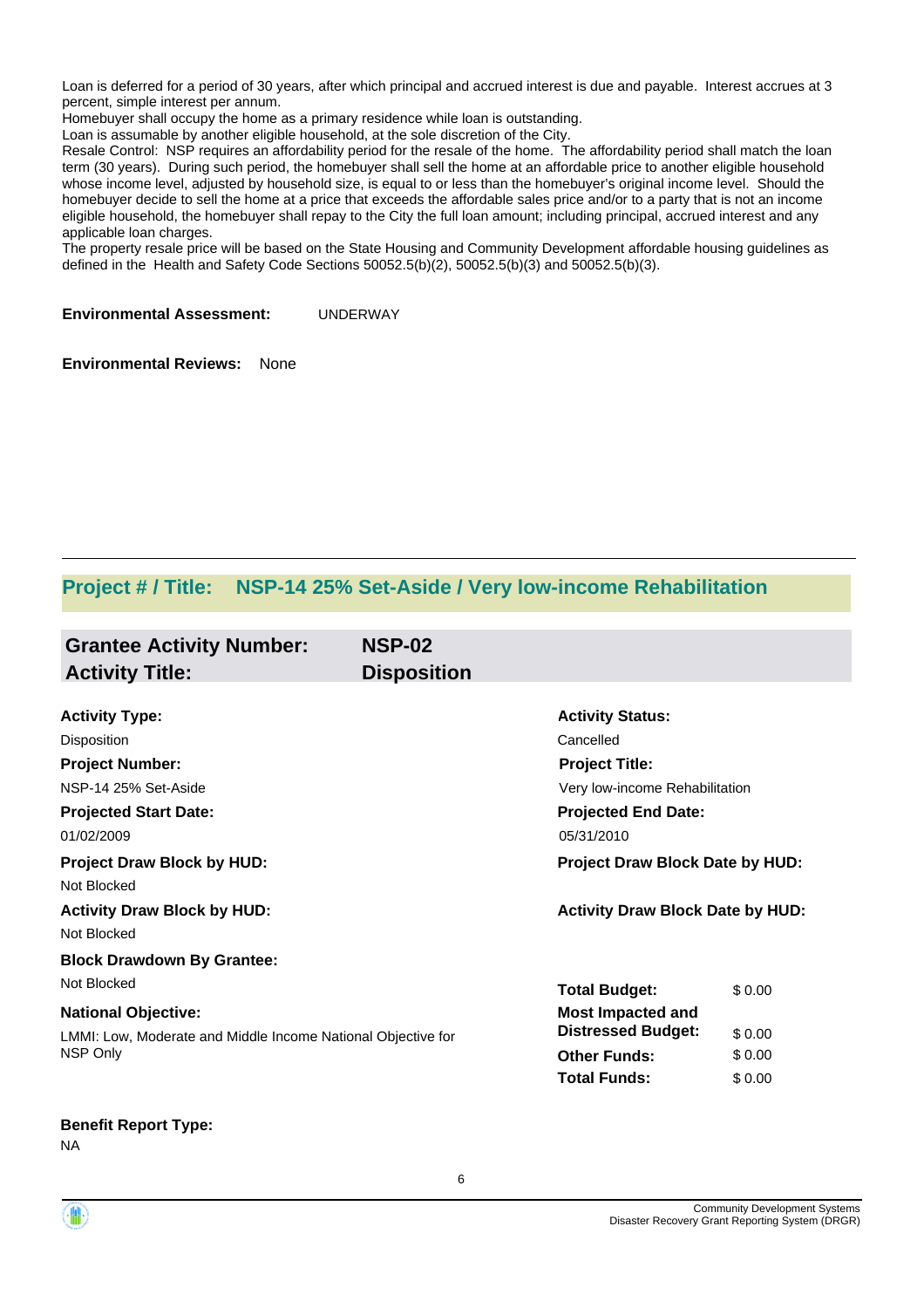

**Activity is being carried out by Grantee:**

No

# **Organization carrying out Activity:**

City of Anaheim

**# of Properties**

# **Proposed budgets for organizations carrying out Activity:**

### **Responsible Organization Organization Type Proposed Budget**

# **Location Description:**

NSP eligible areas throught the City of Anaheim

### **Activity Description:**

8-2-10 Activity Canceled. All funds have been committed to support the down payment assistance program and the acquisition and rehabilitation of a four-plex for very low-income families at 833 South Dakota Street.

Disposition of properties acquired by the City of Anaheim with NSP funds.

City will purchase, rehabilitate and dispose NSP eligible single-family and multi-family properties for resale to benefit very-low, low and moderate-income homebuyers and renters.

Property's sale price must satisfy the statutory discount range of 5% - 15%.

City will conduct an inspection of the property and require the correction of all city code violations. Violations and defects that constitute a threat to human life, safety and public welfare must be corrected prior to the resale of the property.

7

## **Environmental Assessment:**

**Environmental Reviews:** None

**Activity is being carried out through:**

**Proposed Accomplishments Total** 

City of Anaheim \$ 0.00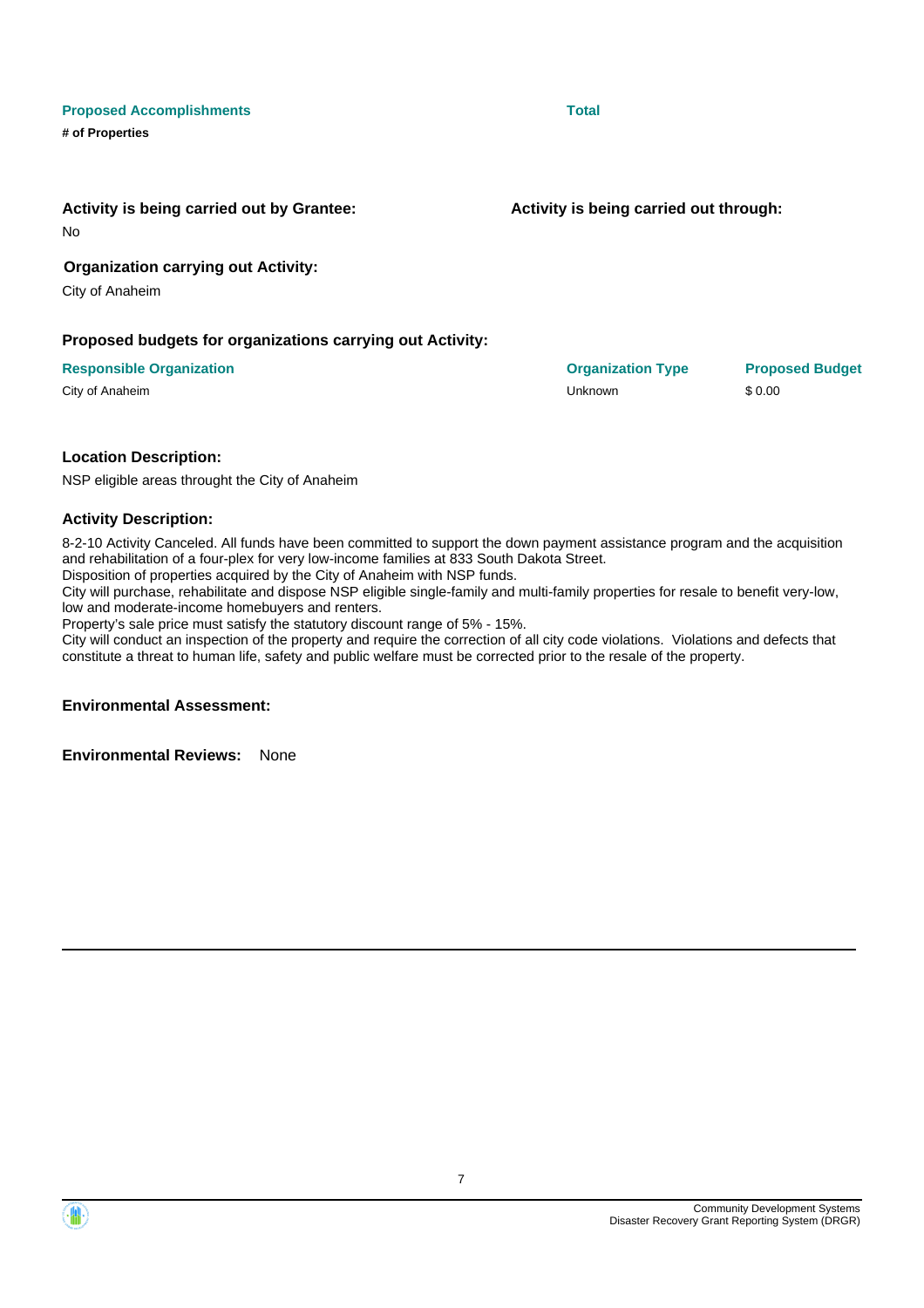| <b>Grantee Activity Number:</b> |  |
|---------------------------------|--|
| <b>Activity Title:</b>          |  |

| <b>Activity Type:</b>                                         | <b>Activity Status:</b>                 |  |
|---------------------------------------------------------------|-----------------------------------------|--|
| Rehabilitation/reconstruction of residential structures       | Under Way                               |  |
| <b>Project Number:</b>                                        | <b>Project Title:</b>                   |  |
| NSP-14 25% Set-Aside                                          | Very low-income Rehabilitation          |  |
| <b>Projected Start Date:</b>                                  | <b>Projected End Date:</b>              |  |
| 01/02/2009                                                    | 07/30/2013                              |  |
| <b>Project Draw Block by HUD:</b>                             | <b>Project Draw Block Date by HUD:</b>  |  |
| Not Blocked                                                   |                                         |  |
| <b>Activity Draw Block by HUD:</b>                            | <b>Activity Draw Block Date by HUD:</b> |  |
| Not Blocked                                                   |                                         |  |
| <b>Block Drawdown By Grantee:</b>                             |                                         |  |
| Not Blocked                                                   | <b>Total Budget:</b><br>\$164,077.34    |  |
| <b>National Objective:</b>                                    | <b>Most Impacted and</b>                |  |
| LH25: Funds targeted for housing for households whose incomes | <b>Distressed Budget:</b><br>\$0.00     |  |
| are at or under 50% Area Median Income.                       | \$0.00<br><b>Other Funds:</b>           |  |
|                                                               | <b>Total Funds:</b><br>\$164,077.34     |  |

# **Benefit Report Type:**

Direct (Households)

# **Ancillary Activities**

| <b>Responsible</b><br><b>Organization</b> | <b>Activity Type</b>  | <b>Project #</b>                     | <b>Grantee Activity #</b>   | <b>Activity Title</b> | <b>Program Income</b><br><b>Account</b> |
|-------------------------------------------|-----------------------|--------------------------------------|-----------------------------|-----------------------|-----------------------------------------|
| City of Anahiem                           | Acquisition - general | <b>INSP-01 LMMH 25%</b><br>Set-Aside | NSP-01 LH-25% Set-<br>Aside | Acquisition, LH-25%   | <b>General Account</b>                  |

# **Association Description:**

acquisition of property is funded under the NSP-01 activity and the rehabilitation was funded under the NSP-14 acivity

| <b>Proposed Beneficiaries</b><br># of Households | <b>Total</b> | Low | <b>Mod</b> | Low/Mod%<br>0.0 |
|--------------------------------------------------|--------------|-----|------------|-----------------|
| <b>Proposed Accomplishments</b>                  | <b>Total</b> |     |            |                 |
| # of Housing Units                               |              |     |            |                 |
| # of Properties                                  |              |     |            |                 |

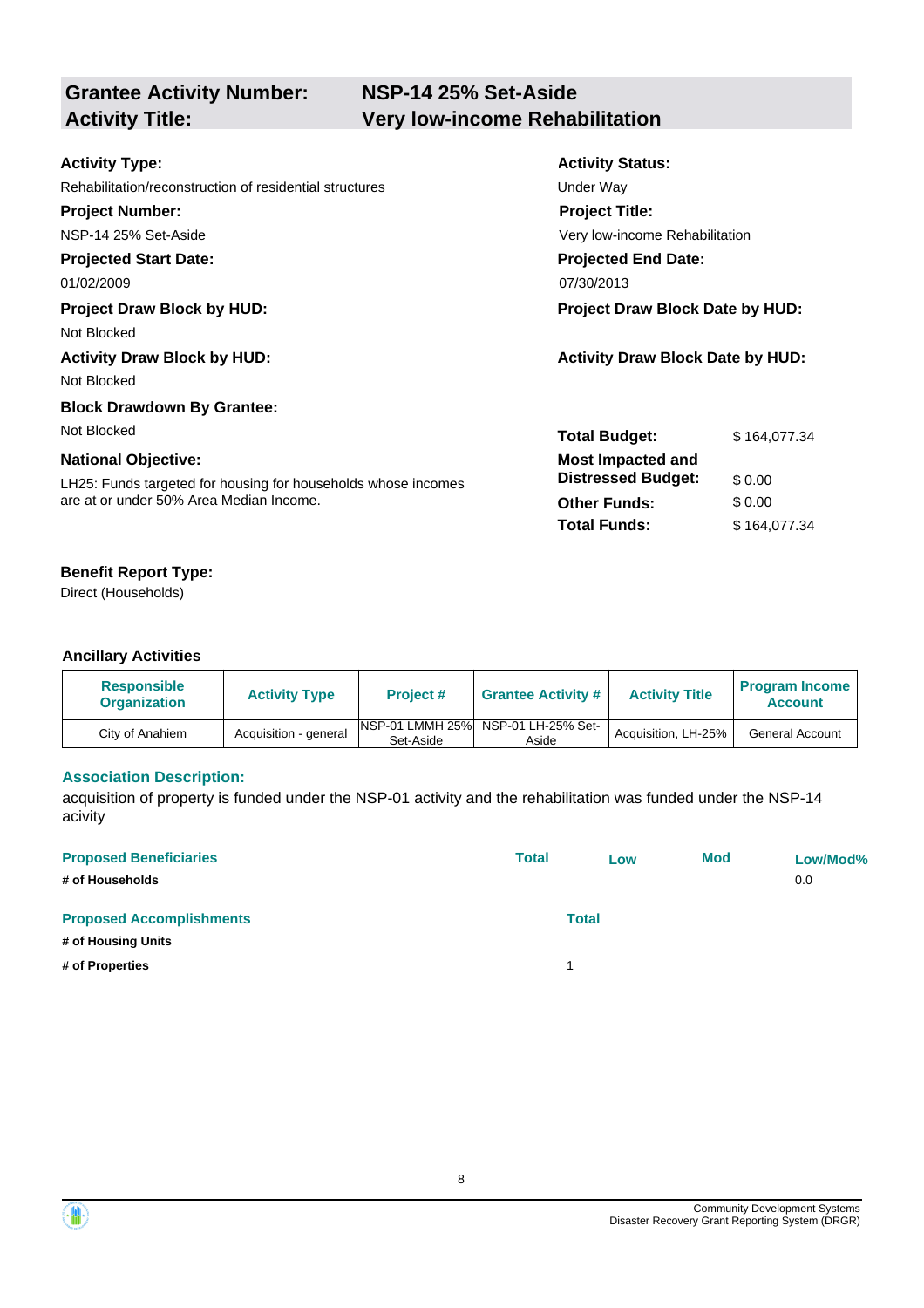#### **Activity is being carried out by Grantee:**

No

#### **Organization carrying out Activity:**

City of Anaheim

#### **Proposed budgets for organizations carrying out Activity:**

| <b>Responsible Organization</b> | <b>Organization Type</b> | <b>Proposed Budget</b> |
|---------------------------------|--------------------------|------------------------|
| City of Anaheim                 | Unknown                  | \$164.077.34           |

#### **Location Description:**

The Anaheim Housing Authority is endeavoring to revitalize the Avon/Dakota neighborhood, a multifamily residential neighborhood consisting of approximately two hundred (200) housing units. To this end, the Housing Authority contemplates entering into a Neighborhood Revitalization Agreement for the Avon/Dakota Neighborhood with Related Companies of California's, Avon Dakota Housing Partners, L.P.

The first step in the implementation of this neighborhood revitalization program is the acquisition and rehabilitation of 833 South Dakota, a blighted and abandoned four unit apartment complex.

#### **Activity Description:**

Rehabilitation of properties purchased for rental purposes will be transferred from the City to the Anaheim Housing Authority by means of a Cooperation Agreement. The Authority will conduct an inspection of the property and require the correction of all city code violations and Housing Quality Standards (HQS). Any code violations or HQS deficiencies must be corrected prior to occupancy of the property. The Authority will select income eligible households from its Section 8 waiting list and implement the applicable rent rate.

The Authority and Related Companies of California, a non-profit organization, will initially execute an agreement to temporarily manage and operate the property. Subsequently, an Affordable Housing Agreement will be executed to rehabilitate the property and both parties will enter into a 55-year ground lease to provide affordable housing to very low-income households.

**Environmental Assessment:** COMPLETED

**Environmental Reviews:** None

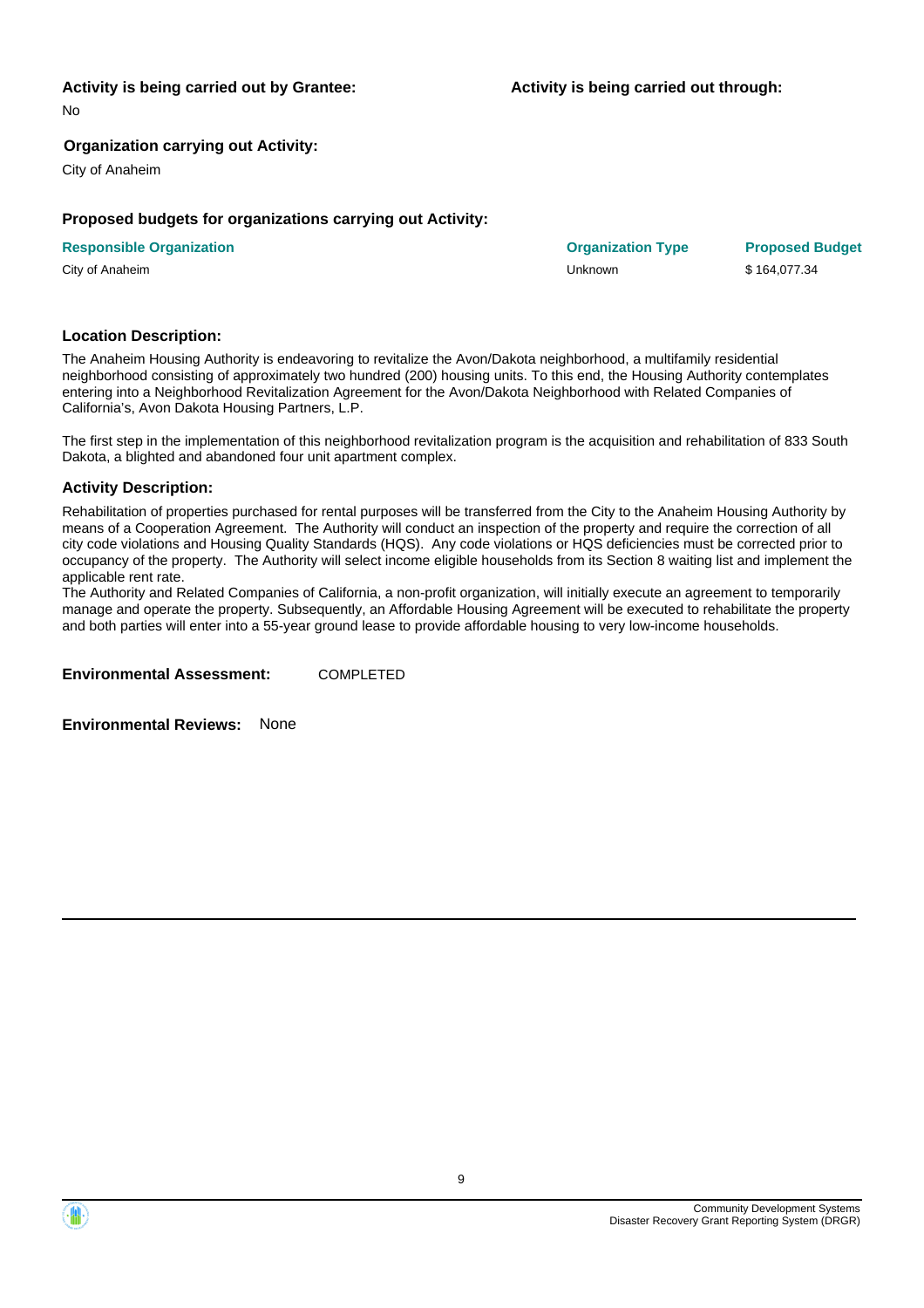**NSP-14G**

**Grantee Activity Number: Activity Title: Acquisition by City**

| <b>Activity Type:</b>                                         |              | <b>Activity Status:</b>                 |     |        |                        |
|---------------------------------------------------------------|--------------|-----------------------------------------|-----|--------|------------------------|
| Acquisition - general                                         |              | Cancelled                               |     |        |                        |
| <b>Project Number:</b>                                        |              | <b>Project Title:</b>                   |     |        |                        |
| NSP-14 25% Set-Aside                                          |              | Very low-income Rehabilitation          |     |        |                        |
| <b>Projected Start Date:</b>                                  |              | <b>Projected End Date:</b>              |     |        |                        |
| 01/02/2009                                                    |              | 07/30/2013                              |     |        |                        |
| <b>Project Draw Block by HUD:</b>                             |              | Project Draw Block Date by HUD:         |     |        |                        |
| Not Blocked                                                   |              |                                         |     |        |                        |
| <b>Activity Draw Block by HUD:</b>                            |              | <b>Activity Draw Block Date by HUD:</b> |     |        |                        |
| Not Blocked                                                   |              |                                         |     |        |                        |
| <b>Block Drawdown By Grantee:</b>                             |              |                                         |     |        |                        |
| Not Blocked                                                   |              | <b>Total Budget:</b>                    |     | \$0.00 |                        |
| <b>National Objective:</b>                                    |              | <b>Most Impacted and</b>                |     |        |                        |
| LMMI: Low, Moderate and Middle Income National Objective for  |              | <b>Distressed Budget:</b>               |     | \$0.00 |                        |
| NSP Only                                                      |              | <b>Other Funds:</b>                     |     | \$0.00 |                        |
|                                                               |              | <b>Total Funds:</b>                     |     | \$0.00 |                        |
| <b>Benefit Report Type:</b><br>Direct (Households)            |              |                                         |     |        |                        |
| <b>Proposed Beneficiaries</b>                                 | <b>Total</b> | Low                                     | Mod |        | Low/Mod%               |
| # of Households                                               |              |                                         |     |        | 0.0                    |
| <b>Proposed Accomplishments</b>                               |              | <b>Total</b>                            |     |        |                        |
| # of Housing Units                                            |              |                                         |     |        |                        |
| # of Parcels acquired voluntarily                             |              |                                         |     |        |                        |
| # of Parcels acquired by condemnation                         |              |                                         |     |        |                        |
| # of Properties                                               |              |                                         |     |        |                        |
|                                                               |              |                                         |     |        |                        |
| Activity is being carried out by Grantee:<br>No.              |              | Activity is being carried out through:  |     |        |                        |
| <b>Organization carrying out Activity:</b><br>City of Anaheim |              |                                         |     |        |                        |
| Proposed budgets for organizations carrying out Activity:     |              |                                         |     |        |                        |
| <b>Responsible Organization</b>                               |              | <b>Organization Type</b>                |     |        | <b>Proposed Budget</b> |
| City of Anaheim                                               |              | Unknown                                 |     | \$0.00 |                        |
|                                                               |              |                                         |     |        |                        |



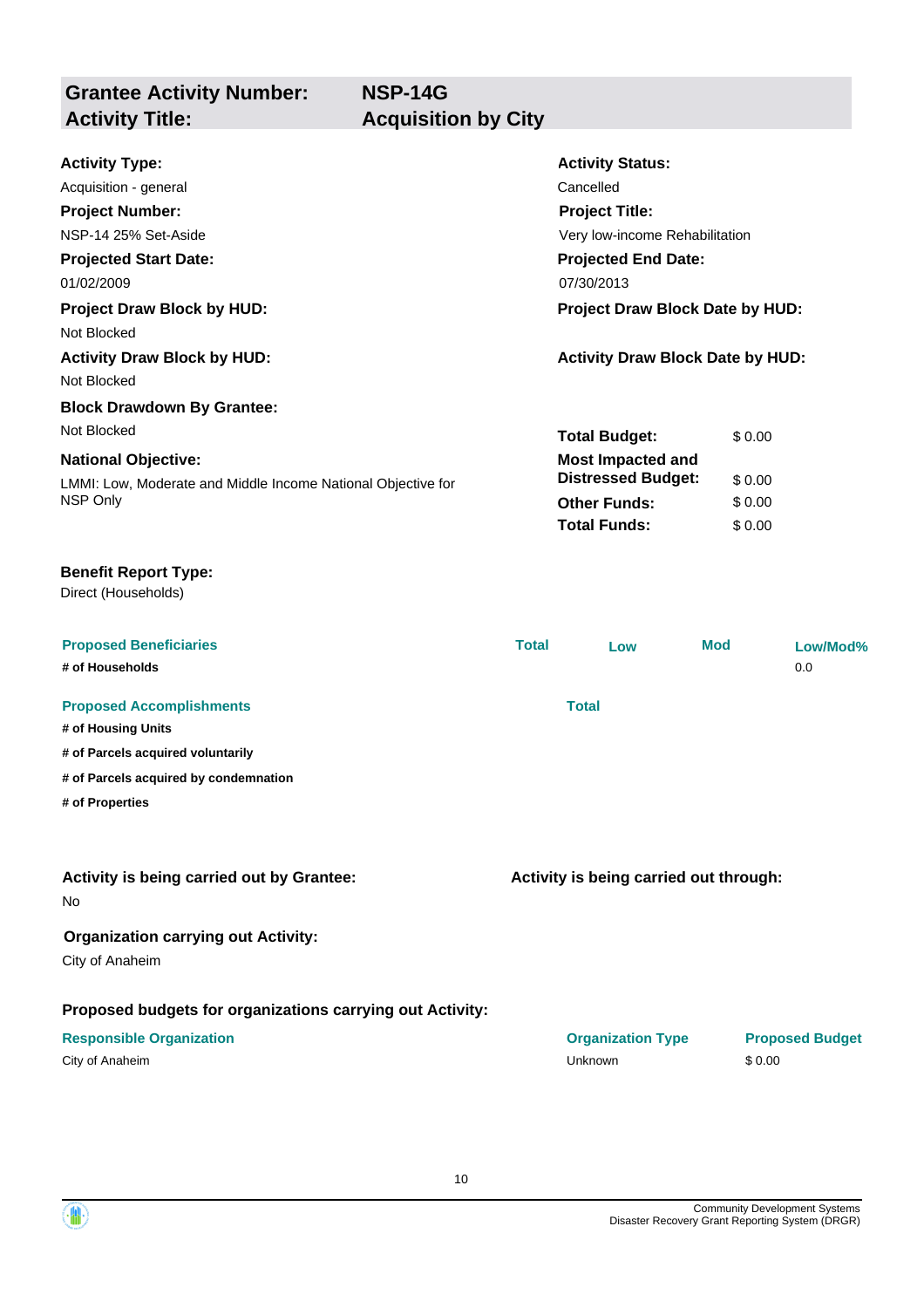# **Location Description:**

NSP eligible areas throughout the City of Anaheim

## **Activity Description:**

8-2-10 Activity Canceled. All funds have been committed to support the down payment assistance program and the acquisition and rehabilitation of a four-plex for very low-income families at 833 South Dakota Street. Purchase of abandoned or foreclosed properties

## **Environmental Assessment:**

**Environmental Reviews:** None

# **Project # / Title: NSP-21AA / NSP Administration**

| <b>Grantee Activity Number:</b><br><b>Activity Title:</b>                    | NSP-21AA<br><b>Project Administration</b> |                                 |  |  |
|------------------------------------------------------------------------------|-------------------------------------------|---------------------------------|--|--|
|                                                                              |                                           |                                 |  |  |
| <b>Activity Type:</b>                                                        | <b>Activity Status:</b>                   |                                 |  |  |
| Administration                                                               | Under Way                                 |                                 |  |  |
| <b>Project Number:</b>                                                       |                                           | <b>Project Title:</b>           |  |  |
| NSP-21AA                                                                     | <b>NSP Administration</b>                 |                                 |  |  |
| <b>Projected Start Date:</b>                                                 | <b>Projected End Date:</b>                |                                 |  |  |
| 01/02/2009                                                                   | 12/30/2009                                |                                 |  |  |
| <b>Project Draw Block by HUD:</b>                                            |                                           | Project Draw Block Date by HUD: |  |  |
| Not Blocked                                                                  |                                           |                                 |  |  |
| <b>Activity Draw Block by HUD:</b>                                           | <b>Activity Draw Block Date by HUD:</b>   |                                 |  |  |
| Not Blocked                                                                  |                                           |                                 |  |  |
| <b>Block Drawdown By Grantee:</b>                                            |                                           |                                 |  |  |
| Not Blocked                                                                  | <b>Total Budget:</b>                      | \$264,863.00                    |  |  |
| <b>National Objective:</b>                                                   | <b>Most Impacted and</b>                  |                                 |  |  |
| Not Applicable - (for Planning/Administration or Unprogrammed<br>Funds only) | <b>Distressed Budget:</b>                 | \$0.00                          |  |  |
|                                                                              | <b>Other Funds:</b>                       | \$0.00                          |  |  |
|                                                                              | <b>Total Funds:</b>                       | \$264,863.00                    |  |  |
|                                                                              |                                           |                                 |  |  |
| <b>Benefit Report Type:</b>                                                  |                                           |                                 |  |  |

NA

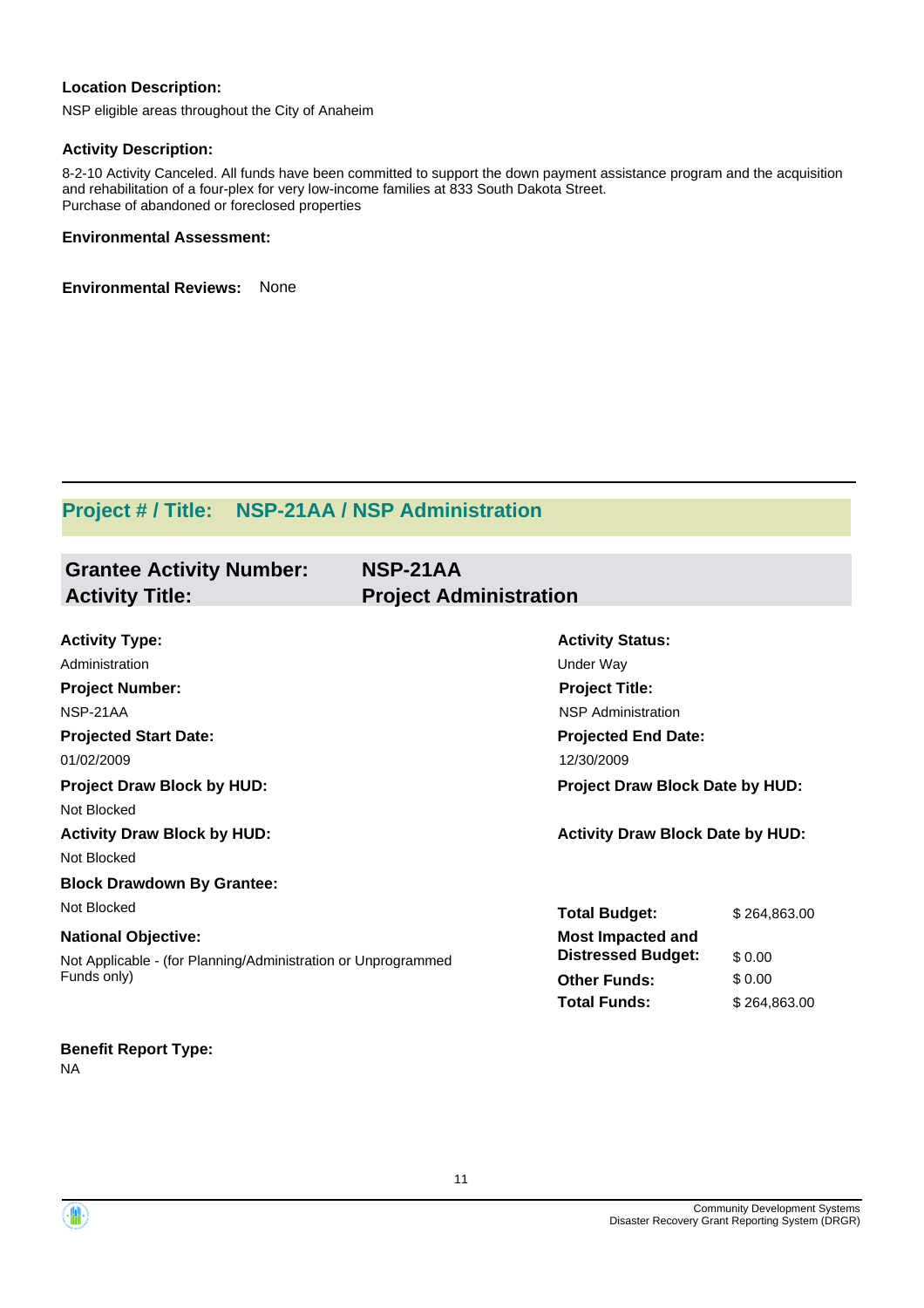# **Activity is being carried out by Grantee:**

No

## **Organization carrying out Activity:**

City of Anaheim

# **Proposed budgets for organizations carrying out Activity:**

#### **Responsible Organization COVID-10 COVID-10 Organization Type Proposed Budget** City of Anaheim Unknown \$ 264,863.00

### **Location Description:**

NSP eligible areas throught the City of Anaheim.

### **Activity Description:**

Administration of NSP activities. Funds will be used for the management and oversight of the NSP program including funds tracking, report submission and partial salaries for two loan officers and two project managers running the program.

#### **Environmental Assessment:**

**Environmental Reviews:** None

### **Activity Supporting Documents**

**Document** NSP Transfer Approval.pdf

# **Action Plan Comments:**

Reviewer - The Action Plan is consistent with NSP objectives and the proposed activities are eligible uses of NSP funding.

#### **Activity is being carried out through:**